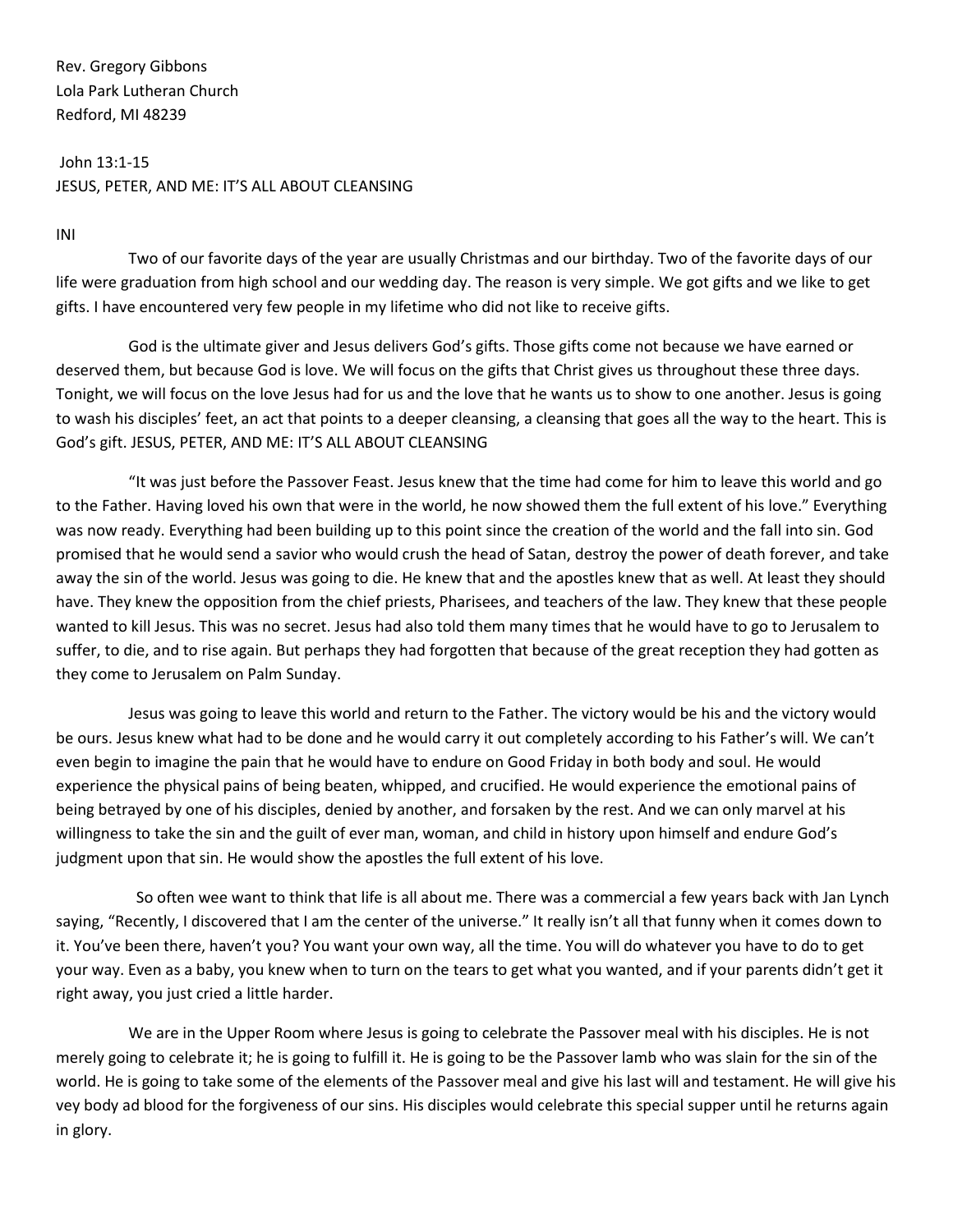Now it was customary when people had a meal that a servant would be there to wash to dusty feet of the people who were the guests at that meal. It certainly wasn't a difficult task. You could say that anyone could do it. That's the key phrase: anyone could do it. There was one catch. There was a container filled with water, a basin, and towels. But here was no servant. Who was going to wash the feet of the other disciples? You can hear the Jeopardy music playing in the background. You can feel the tension. They look around the room. James, John, Andrew, Matthew, Thomas, Philip, Bartholomew, Simon, Thaddeus. Who is going to do it? Each one of them had a good reason why he isn't going to do it. Each one of them is getting more and more upset. Someone should be washing my feet. Why doesn't someone get up off his fat butt and do it?

They wait for what seems like an eternity. Only one person is getting up. He is taking off his outer clothing. He is wrapping a towel around his waist. He is pouring the water into the basin, and he is washing everyone's feet. And it's Jesus! We know that somewhere that evening a dispute had arisen among them as to which of them was considered to be the greatest. That was not the first time. Sadly, the apostles sinfully showed their selfishness and envy for the highest positions in Jesus' kingdom wherever that might be. Thoughts of humility never entered their minds. They were too consumed with ideas of greatness in and for themselves.

I would imagine that at this point everyone was feeling very uneasy. They may have disagreed as to which of the was the greatest, but none of them (with the exception of Judas) had any doubt that Jesus was greater than any of them. They sat there with mouths agape as Jesus washed the feet of each of them, one by one.

Now many of the disciples seemed lost for words. There are a number of them that we do not have a single word that they ever said recorded in any book of the New Testament. Peter was not one of them. Peter always had something to say. "Lord, are you going to wash my feet?" Jesus replies, "You do not realize now what I am doing, but later you will understand." "No, you shall never wash my feet!"

Peter, in effect, says to Jesus, "I don't want your gift." We don't know exactly what was in the mind and heart of Peter. This didn't seem right. Perhaps it was a mixture of reverence for Jesus and an element of self-will. In any case, Peter said "no" to Jesus' gift.

Do you say "no" to God's gifts? Sadly, we do all too often. Our sinful, selfish Old Adam speaks his mind. We may say the words, "Thy will be done! But we really don't mean it. We want to say, "My will be done!" We want God to answer our prayers when we want and how we want. We may be going through some trial, some illness, some testing. God promises to give us the strength and patience to bear up under the situation, but we don't want that. We want immediate relief or deliverance, and we will grumble and complain that God isn't really listening to us. We feel very comfortable with some of our sins. They fit us like an old shoe. We like our gossip, our lusts, our evil desires. We don't want to hear words like "repent" or sacrifice". We don't want to take the time to pray today. We might take a vacation from Word and Sacrament for awhile and think nothing of it. Something else is more important. All these are ways of saying, "God, I don't want your gifts."

"Unless I wash you, you have no part with me." Peter will start to understand. Jesus is teaching his disciples a lesson in humility. Sin shows itself in our lives every day. The actions of the apostles showed their selfishness and lack of love for one another. And of course, Peter, known for his roller coaster rides of the highest highs and the lowest lows, now goes overboard in the opposite direction. He's now ready for an entire bath. He sees his need for cleansing, not only from the dust of his feet, but also from the filth of sin clinging to his heart and soul. The foot washing was a symbol of Jesus' humility. He was the Father's servant, who would lay aside all his power and authority and humble himself unto death, even death on a cross.

Did you note who was also there that evening? All twelve were there but only Peter and Judas were mentioned by name. Both would do horrible things that evening, but Judas never received the deeper cleansing that